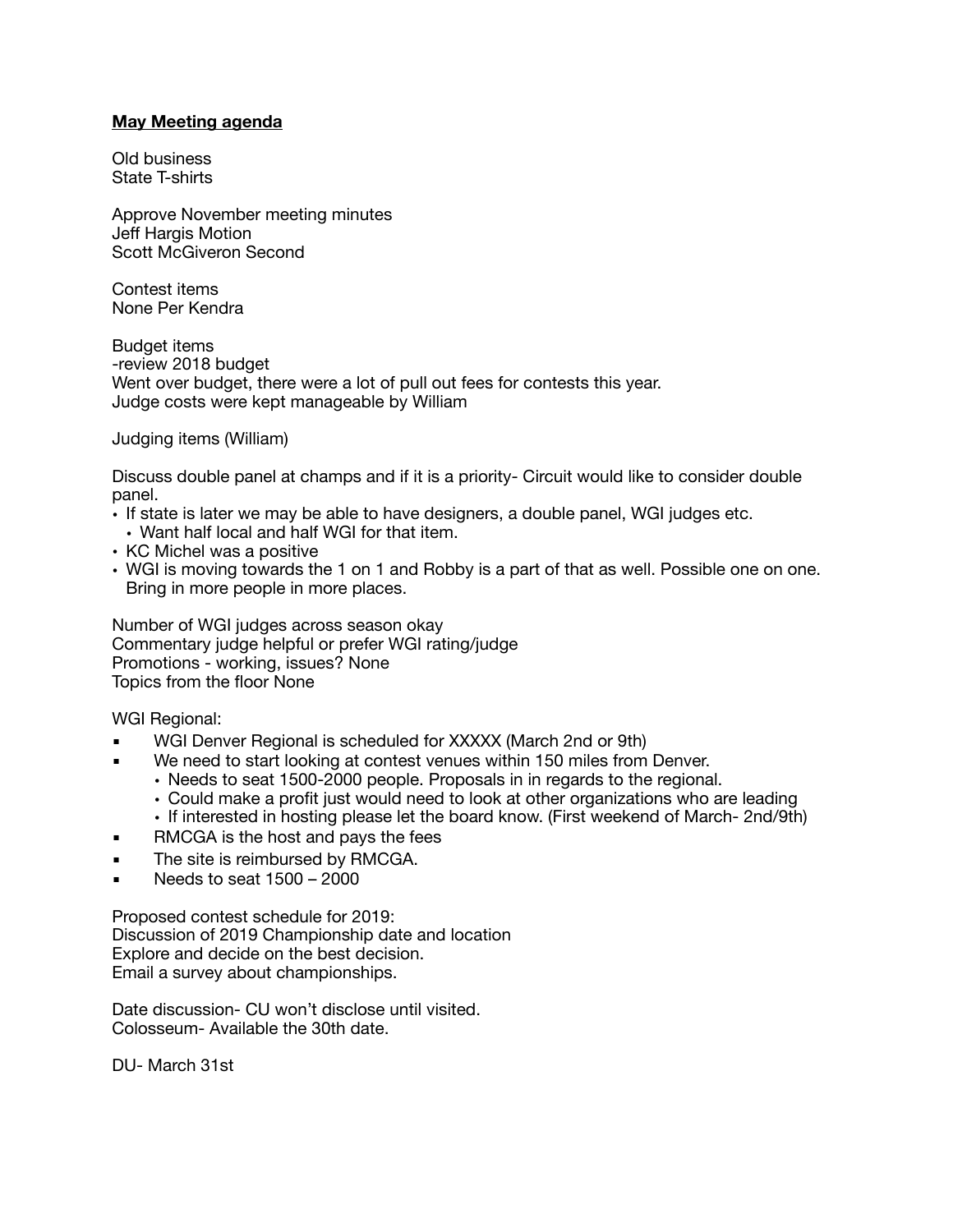January 19th- Evaluation January 26 February 2 February 9 February 16 February 23 March 2 WGI? March 9 WGI? March 16 March 23 March 30 State April 2-6 WGI Championships April 13 State?

Elections:

# **Vice President Nominees:**

Lindsay Thomas- N/A Amy Mooney- Withdrew Scot McGiveron- 21 Joe Keating- Withdrew

Ashely Cook- 7

# **Secretary Nominees:**

| Corinne Greenrod-N/A<br>Affiliations rule    |
|----------------------------------------------|
| <b>Lindsay Thomas-Clock-</b><br>Withdrew     |
| Drew Jaynes- N/A<br><b>Affiliations rule</b> |
|                                              |

Katelyn Kellogg

Move to suspend the affiliations rule for this vote- Lindsay Thomas Triana- Seconded

Vote for- 13 Against- 9

### **Members at Large Nominees:**

Joe Keating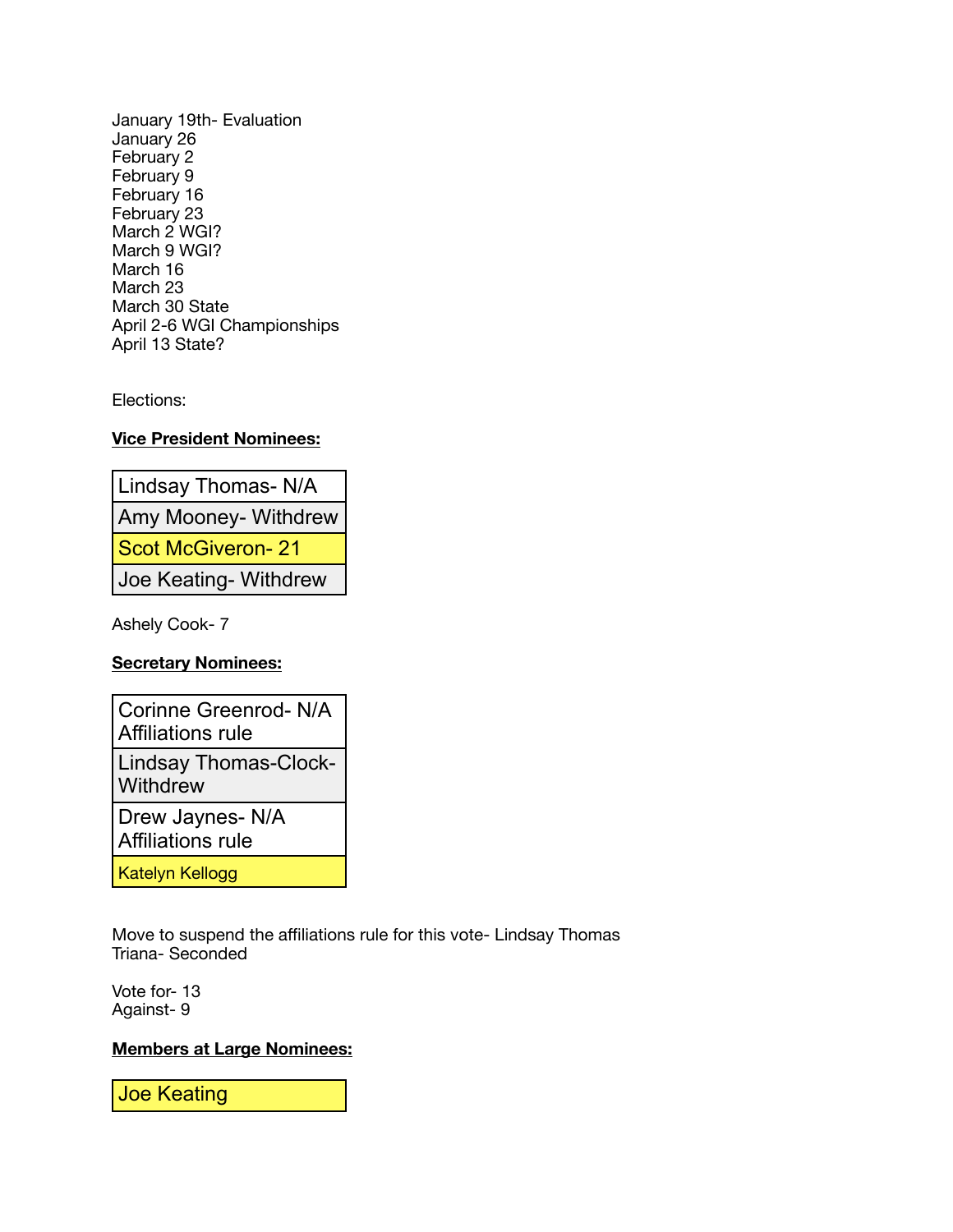| <b>Amy Mooney</b>           |
|-----------------------------|
| Aaron Moss                  |
| <b>Scott Cacek-Withdrew</b> |
| <b>Corinne Greenrod</b>     |
| <b>Adam Abrahams</b>        |

# **Proposals:**

Proposal- #2 Change wording to specify that members should be enrolled in middle school and represent the same school or district.

Move to discuss- Melissa Second- Lindsay Thomas

Change novice- Scholastic Novice and independent novice. Motion to table to board- Danniell Isaac Second- Marissa Keating

Proposal 13th - Eliminate the current procedure that every unit must compete within the first 3 contests.

- In favor 2 Opposed 26
- Fail

Proposal 15- No unit should be required to be evaluated at the preview show or by video prior to their first contest.

- In Favor 23 Opposed- 3
- Passed

Proposal 21- Create Scholastic AA class using Regional A timing and the WGI A class criteria. Teams may self-select into this class at the start of the season, or be moved into this class following existing promotion rules (e.g., from Regional A to Scholastic AA to Scholastic A). Teams promoted from Scholastic AA to Scholastic A would compete without penalty for shorter shows and would not be required to meet Scholastic A timing.

Note: there would be some overlap in scores between SAA and SA classes with SAA scores generally ranging between 60-80 and SA between 70-100 later season.

- In Favor 17 Opposed- 3
- Passed

Proposal 19- Promotions must be made throughout the season for those units who demonstrate that they can compete in the top half of the class above them, unless there is an age range or scholastic mandate that would make a move a detriment to the kids.

- NO Vote
- Withdrawn

Proposal 20- I propose that if a unit has placed in the top 3 at state championships in A class for 3 consecutive seasons that they must undergo a rigorous evaluation process and either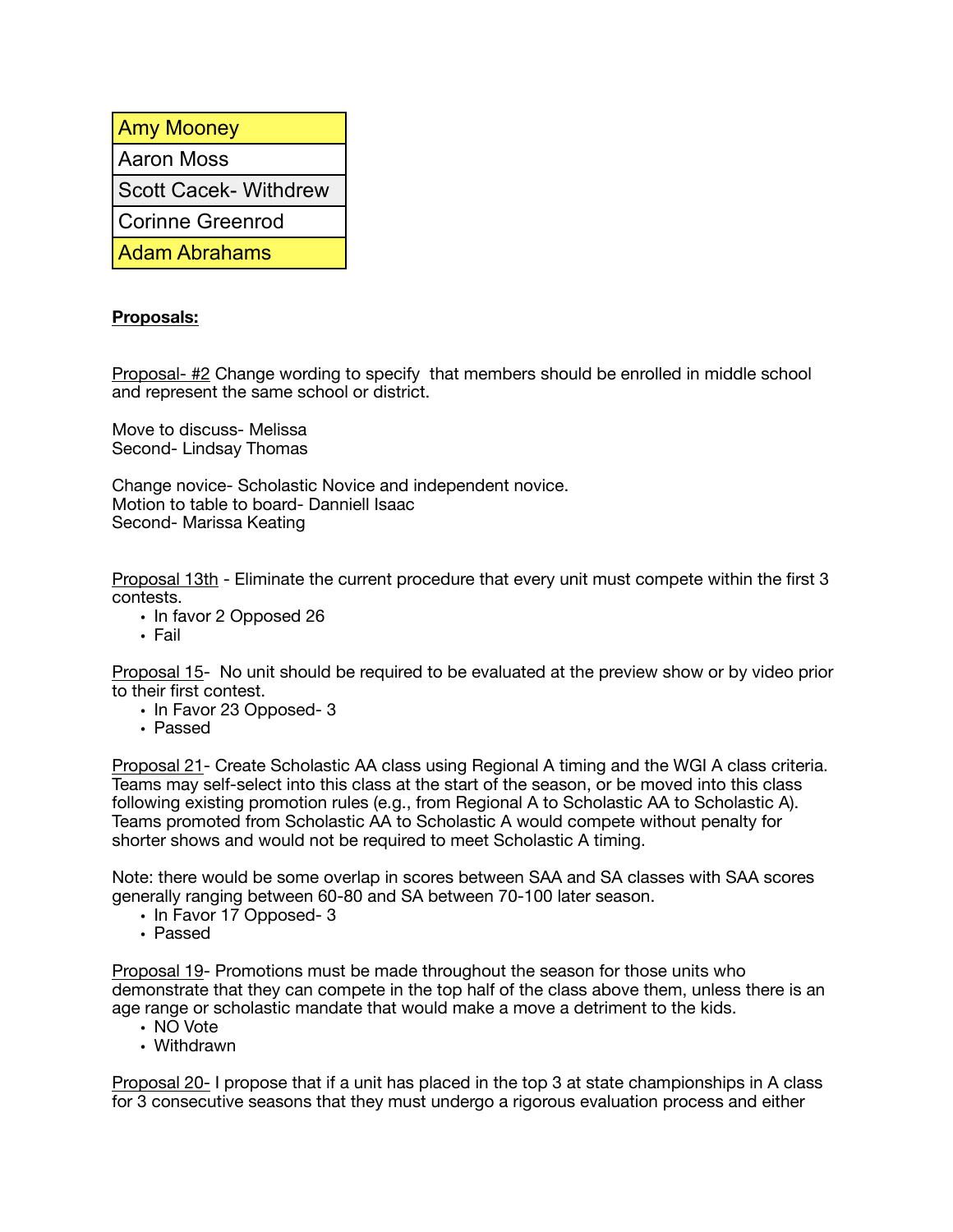petition to stay in A class or move to Open class. If they move to open they must remain in that division for one full season before moving back down to A class.

- In Favor- 20 Opposed- 8
- Passed

Proposal 12- There should be an agreed upon score that if a group scores higher than that at the first competition they move into the next class.

- Motion to discuss- Ashley Cook Second Kaitlyn Kellogg
- In Favor- 0 Opposed- 29

Proposal 11- Winning first place in your class at championships should be an automatic promotion in the next season.

Winning the class means that you have met or exceeded the expectations of the class. This will allow other teams to compete with the groups that haven't met their classes expectations before.

• Thrown Out

Proposal 6- Mid season reclassification Set a deadline of First weekend in March, and it should/ needs to be approved by the Board.

We had several units this season, and for whatever the reason, it was perceived as these units were moving to improve their placements at championships. There should be feedback from the chief judge to the board after the eval show or within the time period allotted and a decision made by mid season. ( first weekend in March)

- Motion to discuss- Melissa Second by Sharie Heth
- In favor- 11 Opposed 9
- Passed

Proposal 9- Include WGI Regional as part of the RMCGA regular season schedule. Proposal:

- Increase RMCGA dues for all units in WGI classifications (Regional A, A, Open and World classes) by \$200 to \$820 for returning units and \$870 for new units.
- This increase plus the rebate already provided for units by RMCGA will cover the cost of regional entry plus WGI membership for each unit to register.
- Rationale:
	- By increasing membership dues for all units by \$200 to include registration for the WGI Denver regional this would cover registration for the unit to attend the event and allow the board of directors and chief judge to secure a venue that is appropriate for the level of competition. The goal is to increase local participation at our local regional event, allow guards to receive feedback from high caliber WGI judges, promote RMCGA, grow our local regional and entice more out of state guards to attend.
- Better venue will draw larger crowds. More units will draw more crowds and perhaps even make money. The goal is to break even allowing to even more dollars to go toward other events throughout the season.
	- In Favor- 19 Opposed- 6
	- Passed

Proposal 14- Include the WGI Denver Regional as an option for one of the three contests to compete at Championships.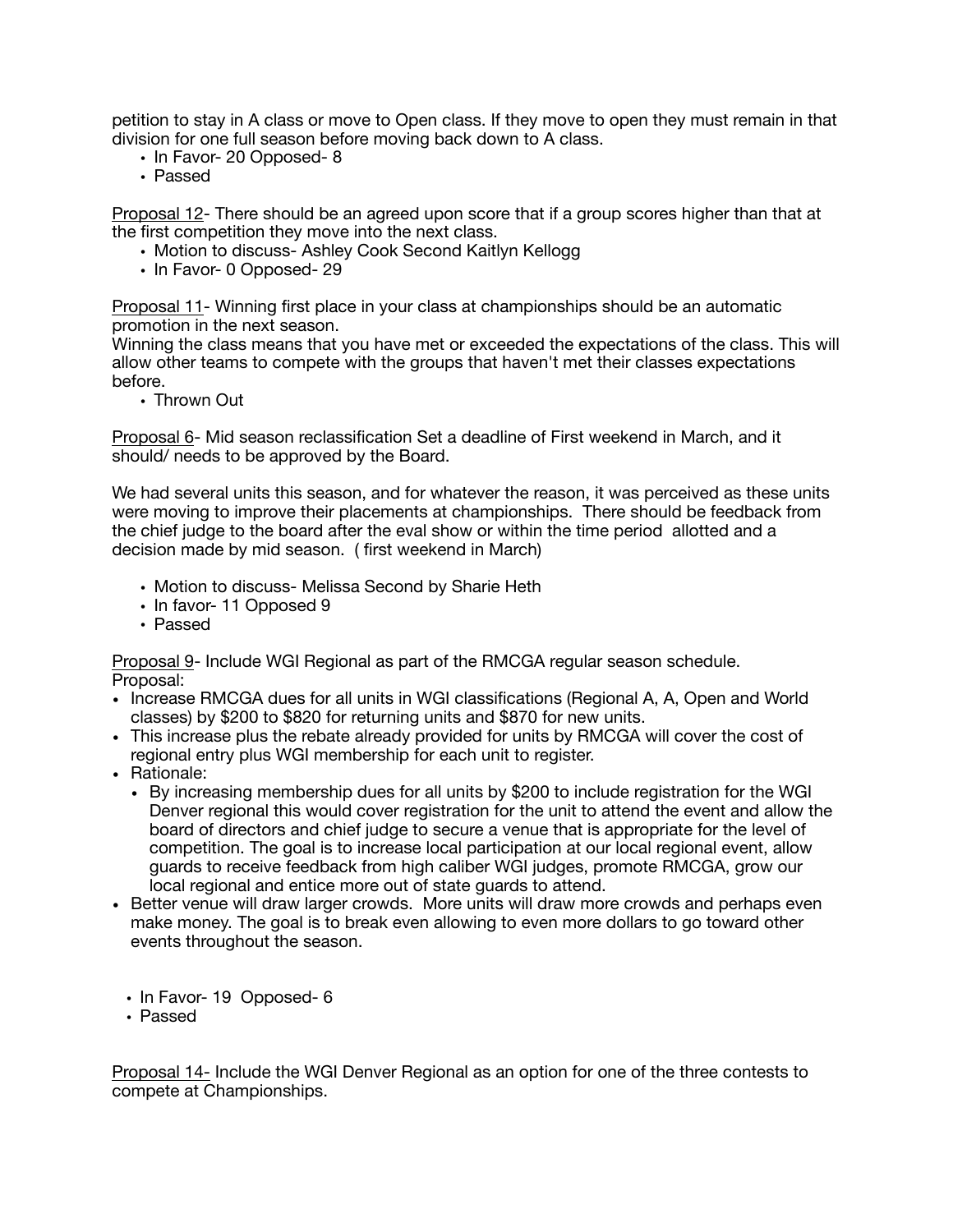Since the Circuit puts in a lot of time and effort into hosting the regional, it should be just as important as any other contest.

There is a very qualified judging panel brought in for this contest that shouldn't be discredited. Also, the weekend of the regional may work out for some units better than another contest, so it shouldn't be any different. If a unit still decides not to go to the regional, that's okay because they would just need 3 other contests in order to qualify for Championships. The new wording could be :

Under D. Contests and following my previous proposal...

"In order to compete at State Championships, each unit must compete in a minimum of three competitions including local RMCGA contests and/or the WGI Denver Regional. Novice units have a minimum of only two RMCGA contests to be eligible for State Championships. Each unit must compete in at least one RMCGA competition and/or the WGI Denver Regional in the same class as entered for the State Championships show. If a unit is located outside the Denver Metro Area or Colorado Springs Area and will not be able to attend the required minimum (three competitions), please submit a written request to the RMCGA Board of Directors for the above requirement to be waived."

- In Favor- 28 Opposed- 0
- Passed

Proposal 4- Eliminate 1.5 per week bonus for seeding

- As proven by our current system and the inconsistencies of judging, this may not be a realistic factor for our local circuit. Example: guard A scores lower then their first contest, at the last contest, so turn gets seeded fifth going into championships..... based solely off of inconsistent judging.
- Motion to vote Corinne Greenrod No one seconds
- Fails

Proposal 16- Rank all units with a projected Championships score to determine preliminary and finals performance order at Championships. Details below.

All Units should be ranked using their highest score of the season (RMCGA contest and/or WGI Denver) , then add 1.5 points per week to the end of the season (Championships date). This will give each unit a projected score and a ranking. Using the rankings in each class, preliminary performance (or finals performance with classes with no preliminary round) will be determined as a reverse order where the highest ranking unit performs last. In classes where rounds are needed, then use a reverse order where all odd numbered rankings are in one round, and even numbered rankings in another. Finals order would still be in reverse order with the highest preliminary score, regardless of round, performing last.

The current seeding process was not applicable for the previous season. All units should be rewarded for their hard work and efforts through out the season by having a performance order that is fair and equal to where the unit is at competitively.

- Move to discuss Kaitlyn Kellogg Seconded by Marissa Keating
- In favor 23 Opposed 0
- Passed

Proposal 3- Proposal – order of Appearance

Wording should be changed to; The Cadet and Middle School Divisions may be moved to a later time in order for them to perform for a larger crowd.

• Motion to Discuss- Adam Seconded by Scott McGiveron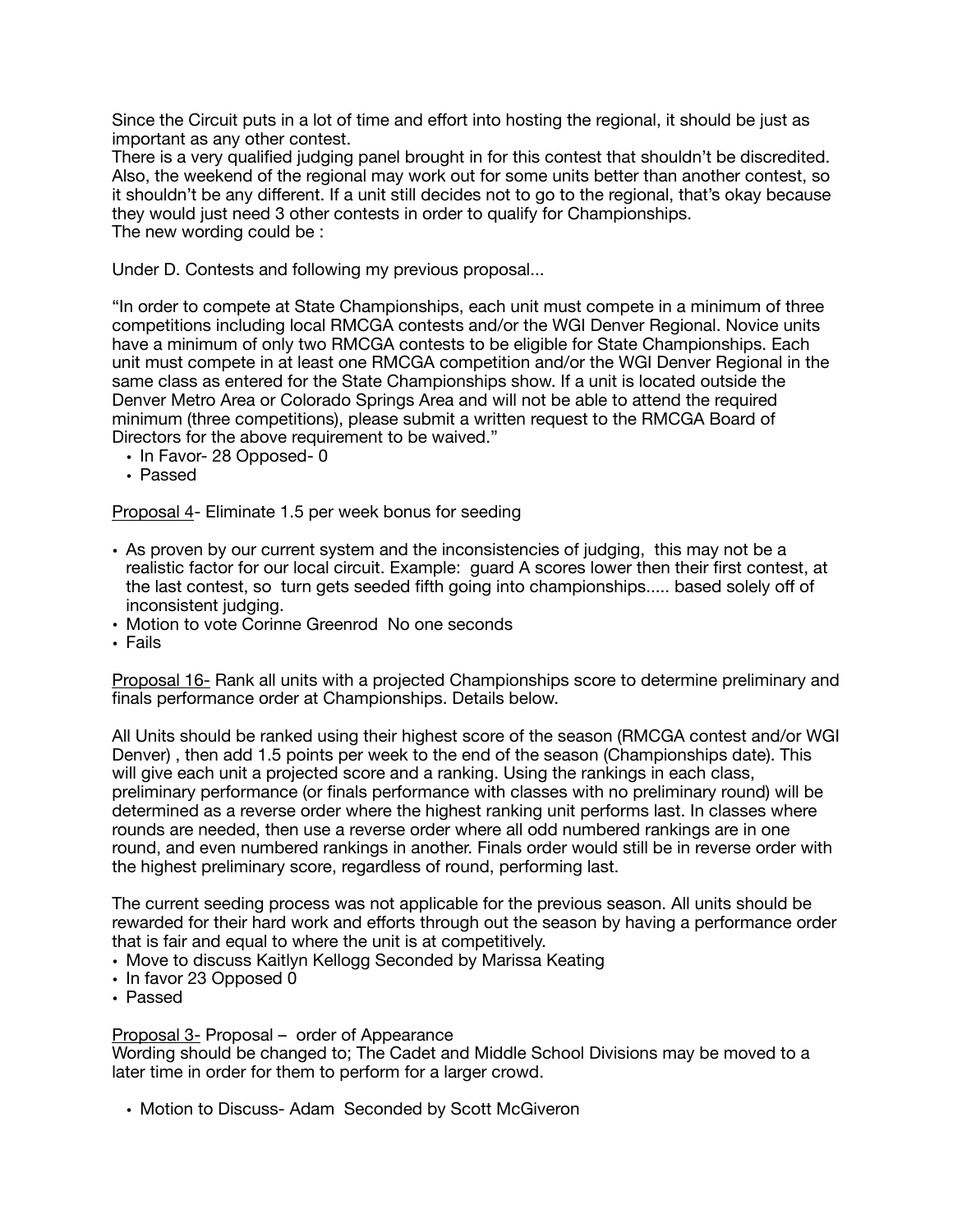- In Favor 21 Opposed 7
- Passed

Proposal 7 Proposal -Check In – Remove the wording "Entire" with regards to units checking in.

- Motion to vote- Marissa Keating Danniell Isaac seconded
- In Favor 27 Opposed 0
- Passed

#### Proposal 8- Guard staging Areas

Remove the 30 minute after performance and replace with at the discretion of the show host if space is available and with in a reasonable amount of time after performing.

It takes some groups longer then 30 minutes to break down and repack after their performances as not all units have the same amount of help and support as others, and it's a major hassle when trying to put multiple teams the floor a short amount time.

- Motion to discuss- Adam Melissa Seconded
- In Favor 11 Opposed 9
- Passed

Proposal 17- All RMCGA shows, Championships included, should allow units to do a sound check before the show or during breaks.

Unit directors plan and schedule rehearsals and logistics based on performance times for any particular contest. We do not all have the additional staff to send anyone early to a show to do a sound check. If the announcer needs a break, then perhaps another RMCGA staff member could help with sound checks and take a break at a different time opposite the announcer.

- In Favor 20 Opposed 0
- Passed

Proposal 5- Proposal – Judge Training by out of state judges.

We spend thousands of dollars flying in and utilizing out of state judges, who are then not available to judge at our championships. We need to get more bang for our buck and have our judges sit and pick these peoples brains to get on the same page nationally. We should utilize these people and have them interact with our local panel, in the form of a clinic or side by side observations and dialog.

- Motion- Marissa Ashley Second
- Tabled for The Board

Proposal 10-Any judge chosen to adjudicate a Rocky Mountain Color Guard Association competition shall not be an active member, staff member or administrative member of an RMCGA competing organization of the same classification they are chosen to adjudicate in the same season. This includes individuals who make decisions regarding the unit at any time during the season or attend rehearsals in any way other than a general supporter such as a family or friend. It includes Director, Financial Director and participating marching members.

It is a direct conflict of interest to have a member of any kind judge other color guard's in their class. In order to uphold the integrity of the competition process, eliminating as much bias as possible is essential. While it is not reasonable to eliminate members of active color guards from judging at all, it is necessary that fairness is represented in the adjudication process through all classifications.

- In Favor 0 Opposed 24
- Failed